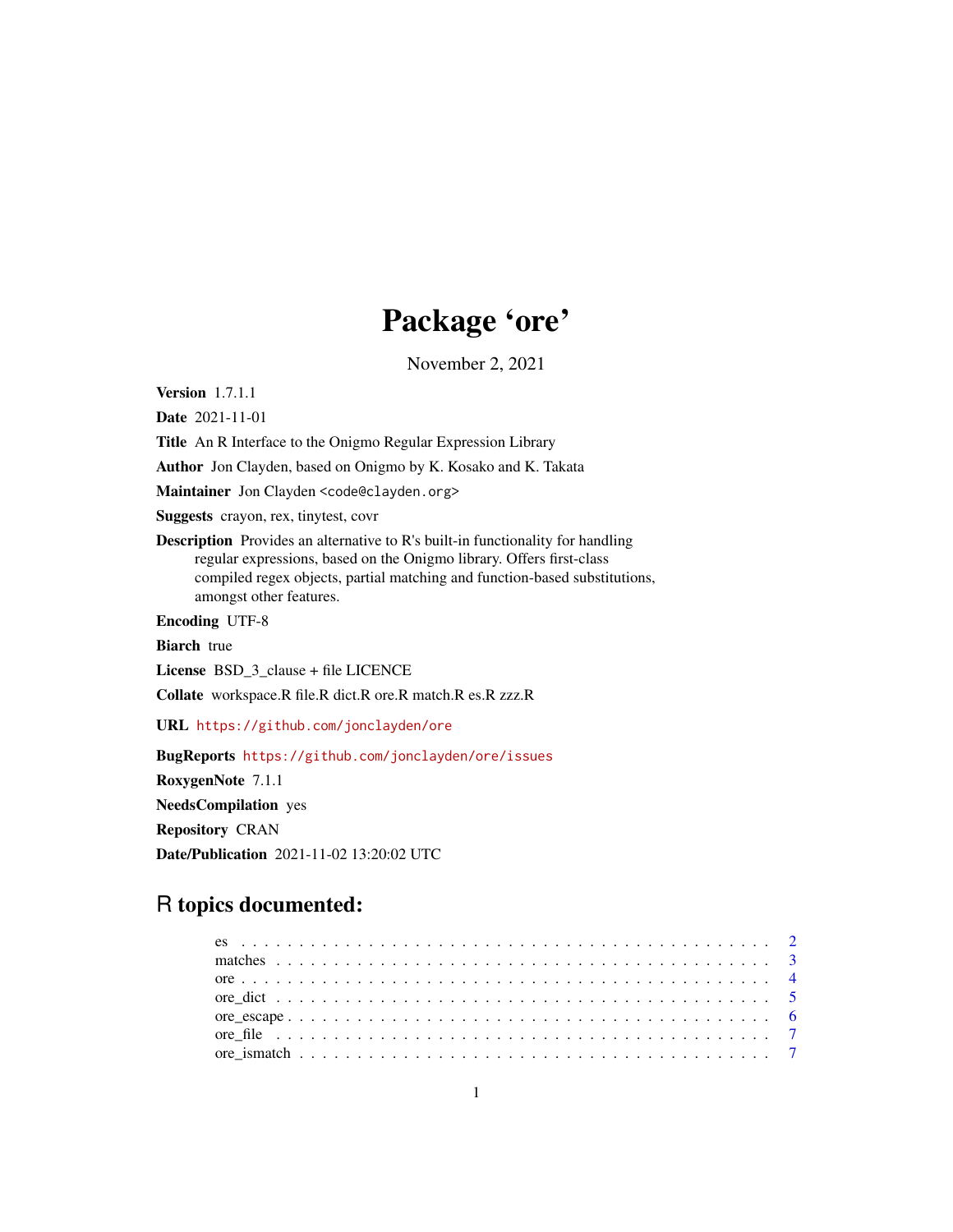<span id="page-1-0"></span>

| Index |  |  |  |  |  |  |  |  |  |  |  |  |  |  |  |  |
|-------|--|--|--|--|--|--|--|--|--|--|--|--|--|--|--|--|
|       |  |  |  |  |  |  |  |  |  |  |  |  |  |  |  |  |
|       |  |  |  |  |  |  |  |  |  |  |  |  |  |  |  |  |
|       |  |  |  |  |  |  |  |  |  |  |  |  |  |  |  |  |
|       |  |  |  |  |  |  |  |  |  |  |  |  |  |  |  |  |
|       |  |  |  |  |  |  |  |  |  |  |  |  |  |  |  |  |

#### es *Expression substitution*

#### Description

Evaluate R expressions and substitute their values into one or more strings.

#### Usage

es(text, round = NULL, signif = NULL, envir = parent.frame())

# Arguments

| text   | A vector of strings to substitute into.                                                                                                                                                        |
|--------|------------------------------------------------------------------------------------------------------------------------------------------------------------------------------------------------|
| round  | NULL or a single integer, giving the number of decimal digits for rounding nu-<br>meric expressions. This argument takes priority over signif.                                                 |
| signif | NULL or a single integer, giving the number of significant decimal digits to use<br>for numeric expressions. The round argument takes priority over this one, and<br>will be used if not NULL. |
| envir  | The environment to evaluate expressions in.                                                                                                                                                    |

### Details

Each part of the string surrounded by "#{}" is extracted, evaluated as R code in the specified environment, and then its value is substituted back into the string. The literal string "#{}" can be obtained by escaping the hash character, viz. "\\#{}". The block may contain multiple R expressions, separated by semicolons, but may not contain additional braces. Its value will be coerced to character mode, and if the result has multiple elements then the source string will be duplicated.

#### Value

The final strings, with expression values substituted into them.

#### See Also

[ore\\_subst](#page-11-1)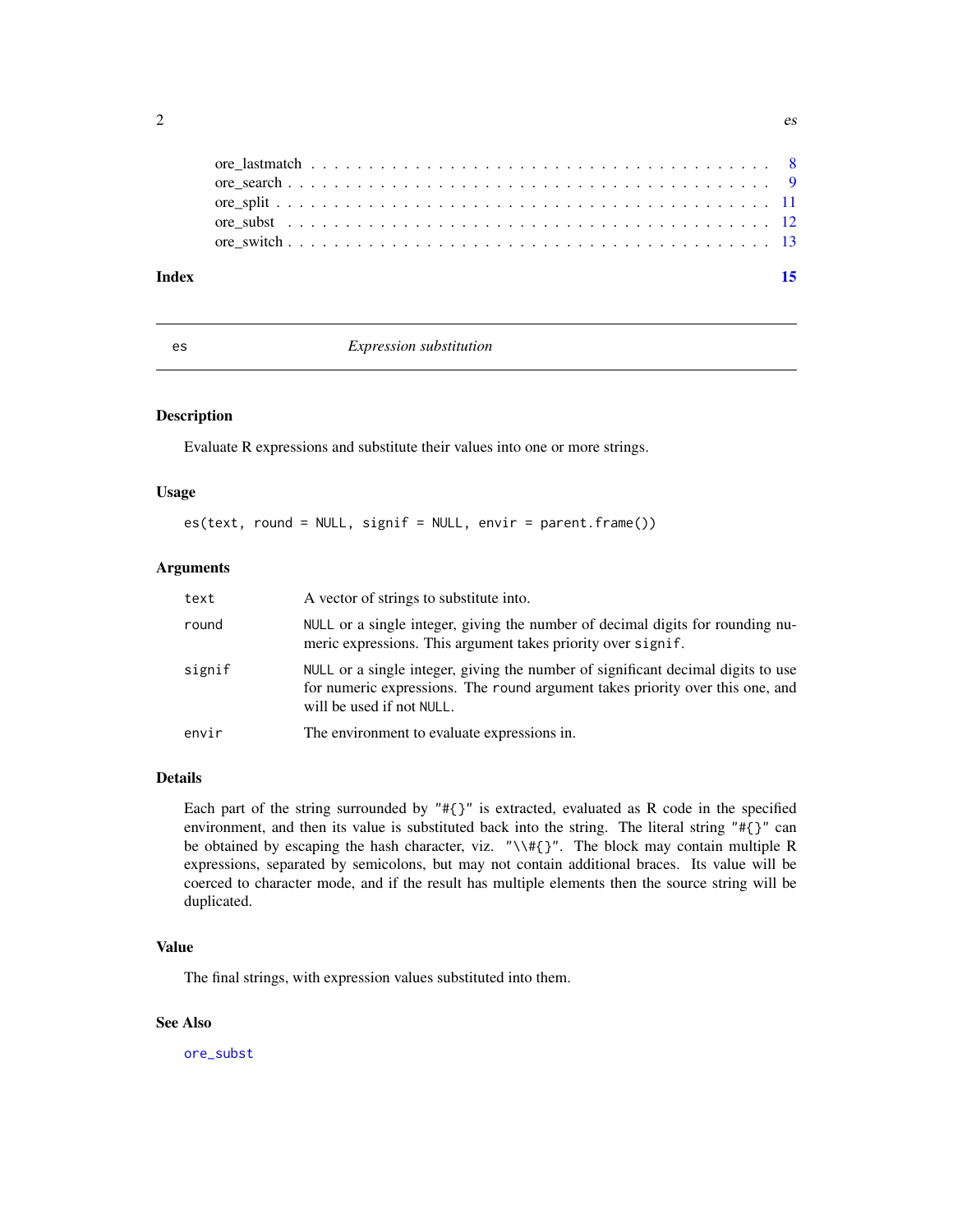#### <span id="page-2-0"></span>matches 3

#### Examples

```
es("pi is #{pi}")
es("pi is \\{ \mu\}')
es("The square-root of pi is approximately #{sqrt(pi)}", signif=4)
es("1/(1+x) for x=3 is \#{x \leftarrow 3; 1/(1+x)}")
```
#### <span id="page-2-1"></span>matches *Extract matching substrings*

#### <span id="page-2-2"></span>Description

These functions extract entire matches, or just subgroup matches, from objects of class "orematch". They can also be applied to lists of these objects, as returned by [ore\\_search](#page-8-1) when more than one string is searched. For other objects they return NA.

#### Usage

```
matches(object, ...)
## S3 method for class 'orematches'
matches(object, simplify = TRUE, ...)## S3 method for class 'orematch'
matches(object, ...)
## Default S3 method:
matches(object, ...)
groups(object, ...)
## S3 method for class 'orematches'
groups(object, simplify = TRUE, ...)## S3 method for class 'orematch'
groups(object, ...)
## S3 method for class 'orearg'
groups(object, ...)
## Default S3 method:
groups(object, ...)
```
#### **Arguments**

object An R object. Methods are provided for generic lists and "orematch" objects. If no object is provided (i.e. the method is called with no arguments), the value of [ore\\_lastmatch](#page-7-1) will be used as a default.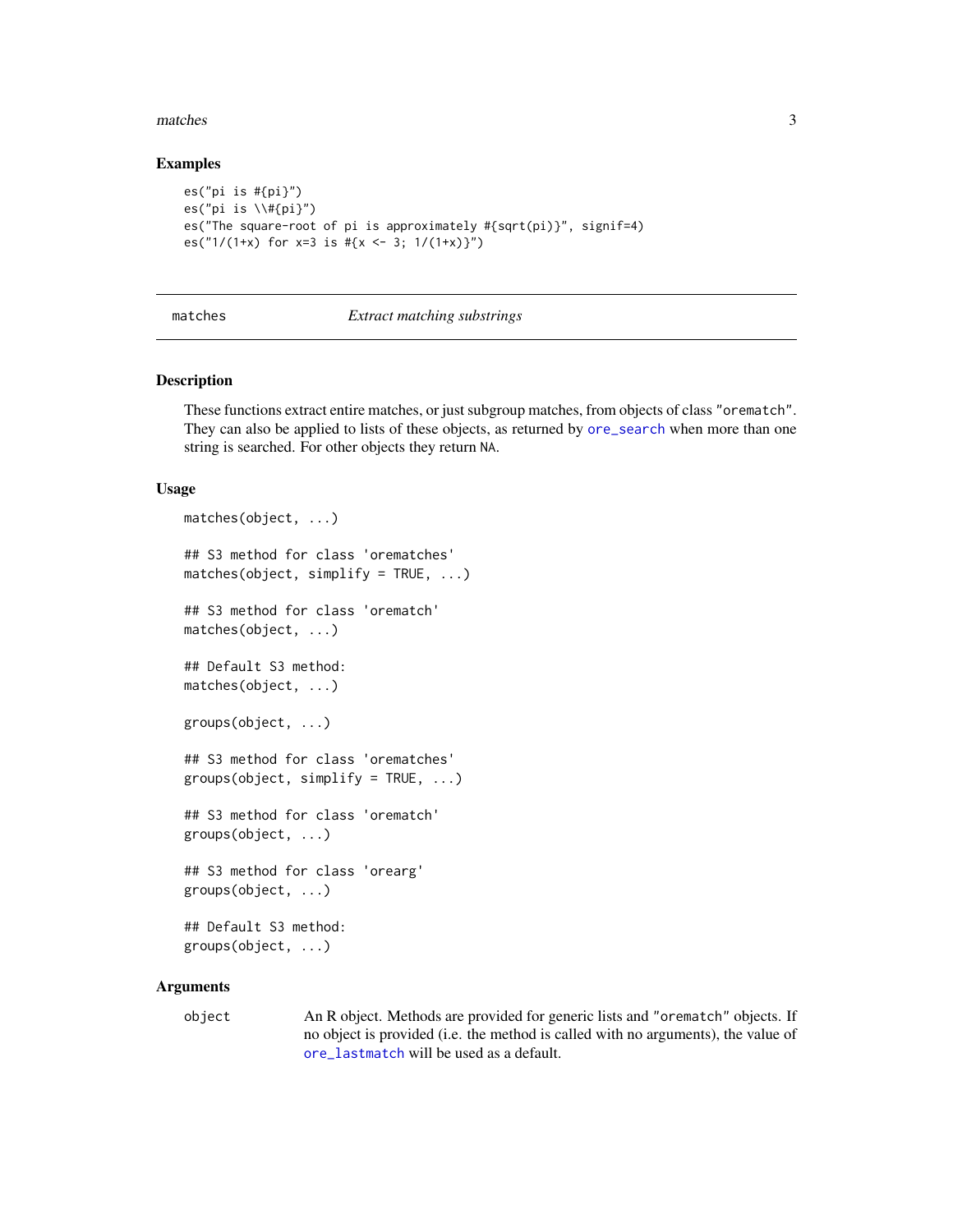<span id="page-3-0"></span>

| $\cdot$  | Further arguments to methods.                                                 |
|----------|-------------------------------------------------------------------------------|
| simplify | For the list methods, should nonmatching elements be removed from the result? |

A vector, matrix, array, or list of the same, containing full matches or subgroups. If simplify is TRUE, the result may have a dropped attribute, giving the indices of nonmatching elements.

#### See Also

[ore\\_search](#page-8-1)

<span id="page-3-1"></span>ore *Oniguruma regular expressions*

# Description

Create, test for, and print objects of class "ore", which represent Oniguruma regular expressions. These are unit-length character vectors with additional attributes, including a pointer to the compiled version.

#### Usage

```
ore(..., options = "", encoding = getOption("ore.encoding"),syntax = c("ruby", "fixed")
```
is\_ore(x)

## S3 method for class 'ore'  $print(x, \ldots)$ 

| $\ddots$ | One or more strings or dictionary labels, constituting a valid regular expression<br>after being concatenated together. Elements drawn from the dictionary will be<br>surrounded by parentheses, turning them into groups. Note that backslashes<br>should be doubled, to avoid them being interpreted as character escapes by R.<br>The $\ldots$ argument is ignored by the print method. |
|----------|--------------------------------------------------------------------------------------------------------------------------------------------------------------------------------------------------------------------------------------------------------------------------------------------------------------------------------------------------------------------------------------------|
| options  | A string composed of characters indicating variations on the usual interpretation<br>of the regex. These may currently include "i" for case-insensitive matching, and<br>"m" for multiline matching (in which case "." matches the newline character).                                                                                                                                     |
| encoding | A string specifying the encoding that matching will take place in. The default is<br>given by the "ore encoding" option, which is usually set automatically from<br>the current locale when the package is loaded, but can be modified if needed.                                                                                                                                          |
| syntax   | The regular expression syntax being used. The default is "ruby", which reflects<br>the syntax of the Ruby language, which is very similar to that of Perl. An alter-<br>native is "fixed", for literal matching without special treatment of characters.                                                                                                                                   |
| x        | An R object.                                                                                                                                                                                                                                                                                                                                                                               |
|          |                                                                                                                                                                                                                                                                                                                                                                                            |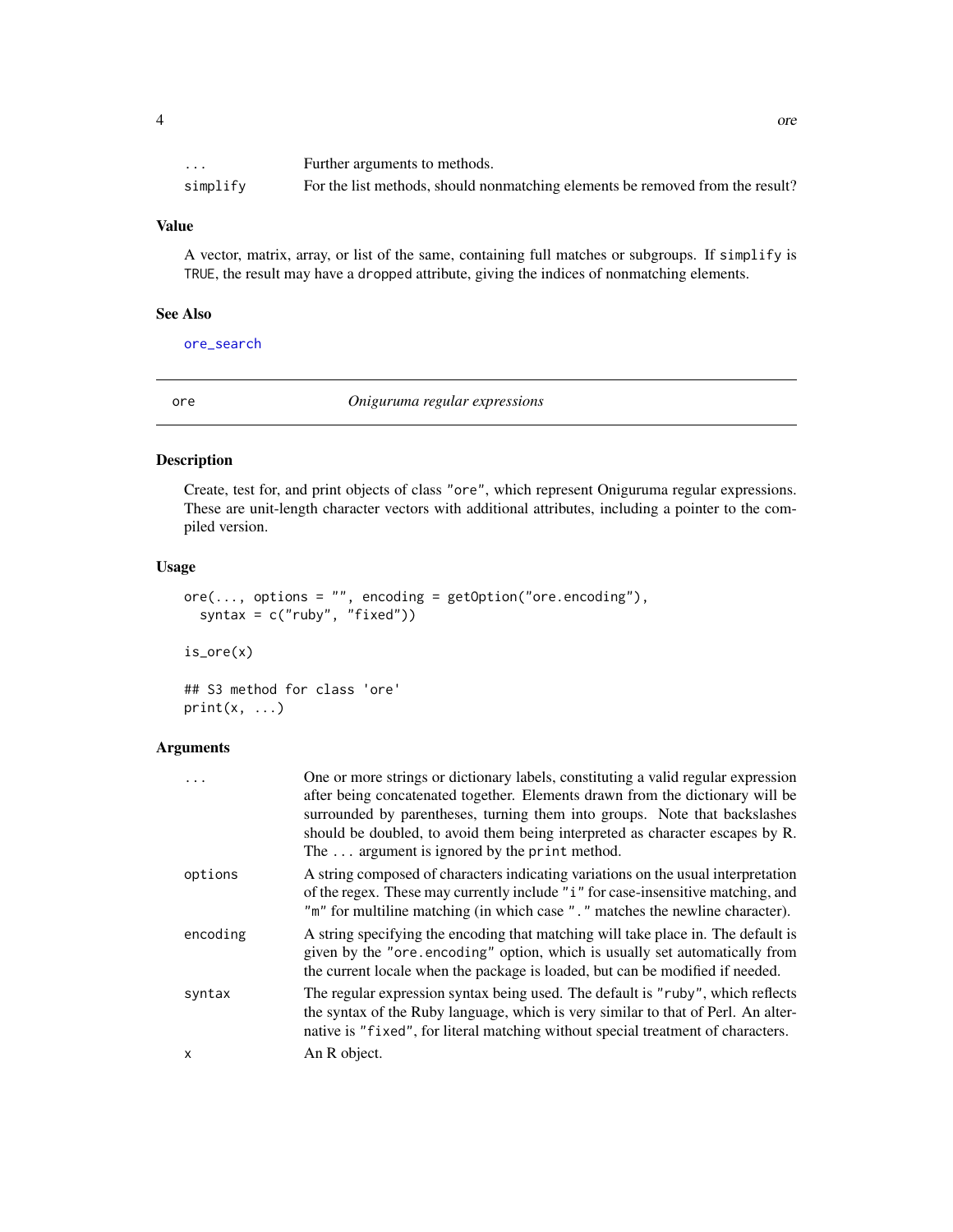<span id="page-4-0"></span>ore\_dict 5

### Value

The ore function returns the final pattern, with class "ore" and the following attributes:

.compiled A low-level pointer to the compiled version of the regular expression.

options Options, copied from the argument of the same name.

encoding The specified or detected encoding.

syntax The specified syntax type.

nGroups The number of groups in the pattern.

groupNames Group names, if applicable.

The is\_ore function returns a logical vector indicating whether its argument represents an "ore" object.

#### See Also

For full details of supported syntax, please see [https://raw.githubusercontent.com/k-takata/](https://raw.githubusercontent.com/k-takata/Onigmo/master/doc/RE) [Onigmo/master/doc/RE](https://raw.githubusercontent.com/k-takata/Onigmo/master/doc/RE). The [regex](#page-0-0) page is also useful as a quick reference, since PCRE (used by base R) and Oniguruma (used by ore) have similar features. See [ore\\_dict](#page-4-1) for details of the pattern dictionary.

#### Examples

# This matches a positive or negative integer ore("-?\\d+")

# This matches words of exactly four characters ore("\\b\\w{4}\\b")

<span id="page-4-1"></span>ore\_dict *Get or set entries in the pattern dictionary*

#### Description

This function allows the user to get or set entries in the pattern dictionary, a library of regular expressions whose elements can be referred to by name in [ore](#page-3-1), and therefore easily reused.

#### Usage

```
ore_dict(..., enclos = parent.frame())
```

| $\cdot$ $\cdot$ $\cdot$ | One or more strings or dictionary keys. Unnamed, literal strings will be returned |
|-------------------------|-----------------------------------------------------------------------------------|
|                         | unmodified, named strings will be added to the dictionary, and unquoted names     |
|                         | will be resolved using the dictionary.                                            |
| enclos                  | Enclosure for resolving names not present in the dictionary. Passed to eval.      |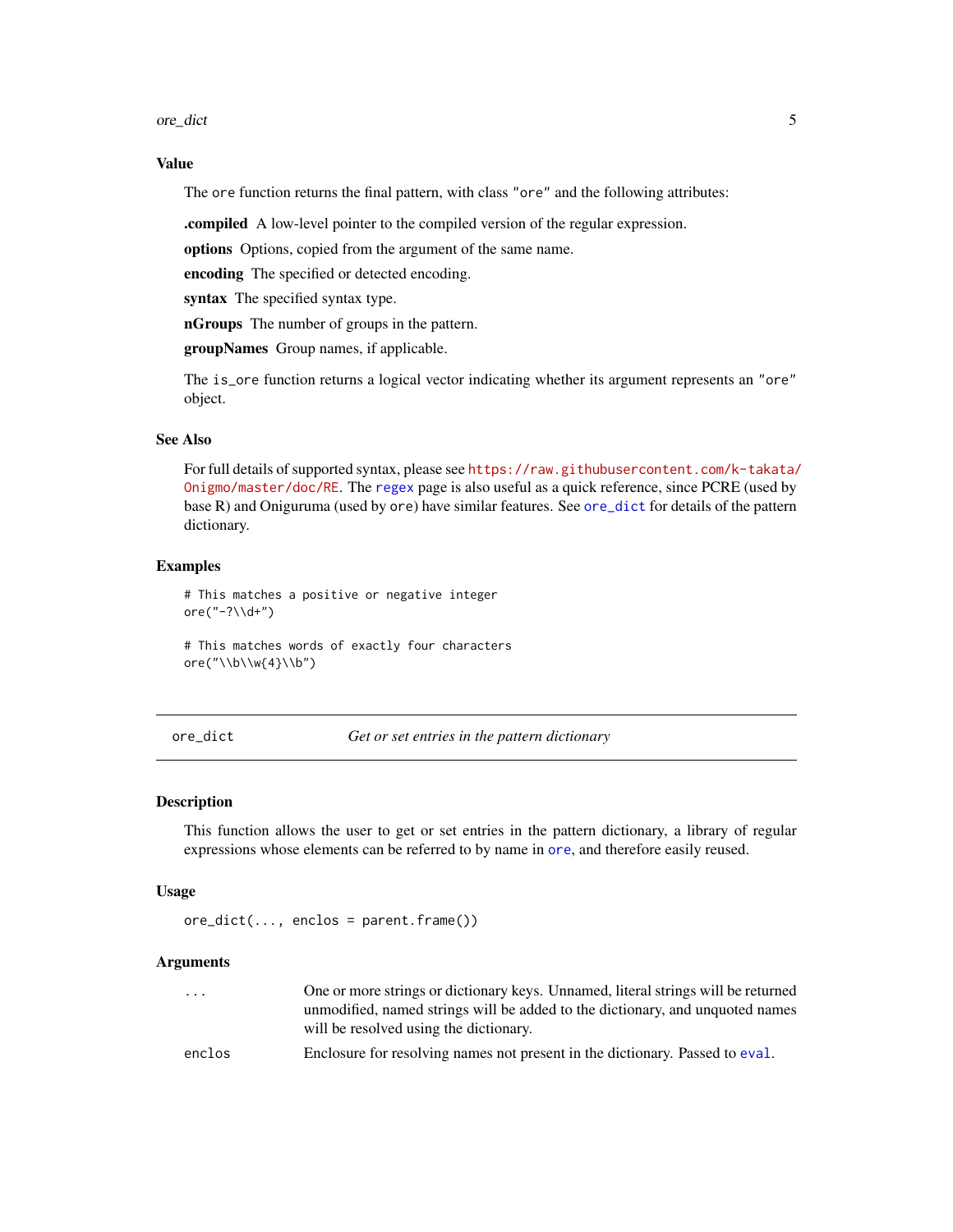<span id="page-5-0"></span>If no arguments are provided, the whole dictionary is returned. Otherwise the return value is a (possibly named) character vector of resolved strings.

### See Also

[ore](#page-3-1), which passes its arguments through this function

#### Examples

```
# Literal strings are returned as-is
ore_dict("protocol")
# Named arguments are added to the dictionary
ore_dict(protocol="\\w+://")
# ... and can be retrieved by name
ore_dict(protocol)
```
ore\_escape *Escape regular expression special characters*

### Description

Escape characters that would usually be interpreted specially in a regular expression, returning a modified version of the argument. This can be useful when incorporating a general-purpose string into a larger regex.

#### Usage

ore\_escape(text)

#### Arguments

text A character vector.

#### Value

A modified version of the argument, with special characters escaped by prefixing them with a backslash.

## See Also

[ore](#page-3-1)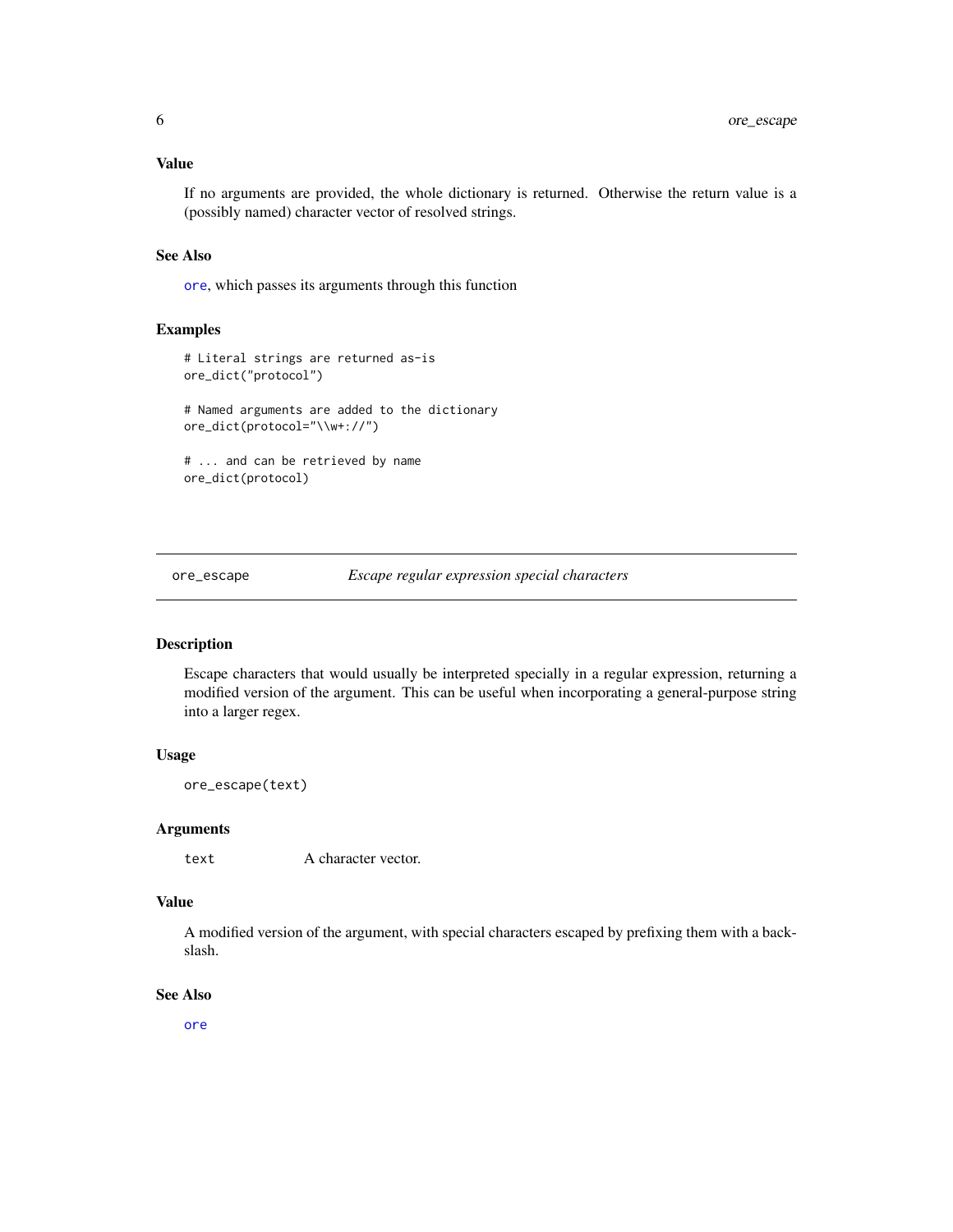<span id="page-6-1"></span><span id="page-6-0"></span>

# Description

Identify a file path to be used as a text source for a subsequent call to [ore\\_search](#page-8-1).

# Usage

```
ore_file(path, encoding = getOption("ore.encoding"), binary = FALSE)
```
# Arguments

| path     | A character string giving the file path.                                                                                                        |
|----------|-------------------------------------------------------------------------------------------------------------------------------------------------|
| encoding | A character string giving the encoding of the file. This should match the encod-<br>ing of the regular expression used in a call to ore_search. |
| binary   | A logical value: if TRUE, the file will be search bytewise, and encoding will be<br>fixed to be "ASCII".                                        |

# Value

A string of class "orefile", with the encoding and binary arguments stored as attributes.

### See Also

[ore\\_search](#page-8-1) for actually searching through the file.

| ore ismatch | Does text match a regex? |  |
|-------------|--------------------------|--|
|-------------|--------------------------|--|

# Description

These functions test whether the elements of a character vector match a Oniguruma regular expression. The actual match can be retrieved using [ore\\_lastmatch](#page-7-1).

#### Usage

```
ore_ismatch(regex, text, keepNA = getOption("ore.keepNA", FALSE), ...)
X %~% Y
X %~~% Y
```
X %~|% Y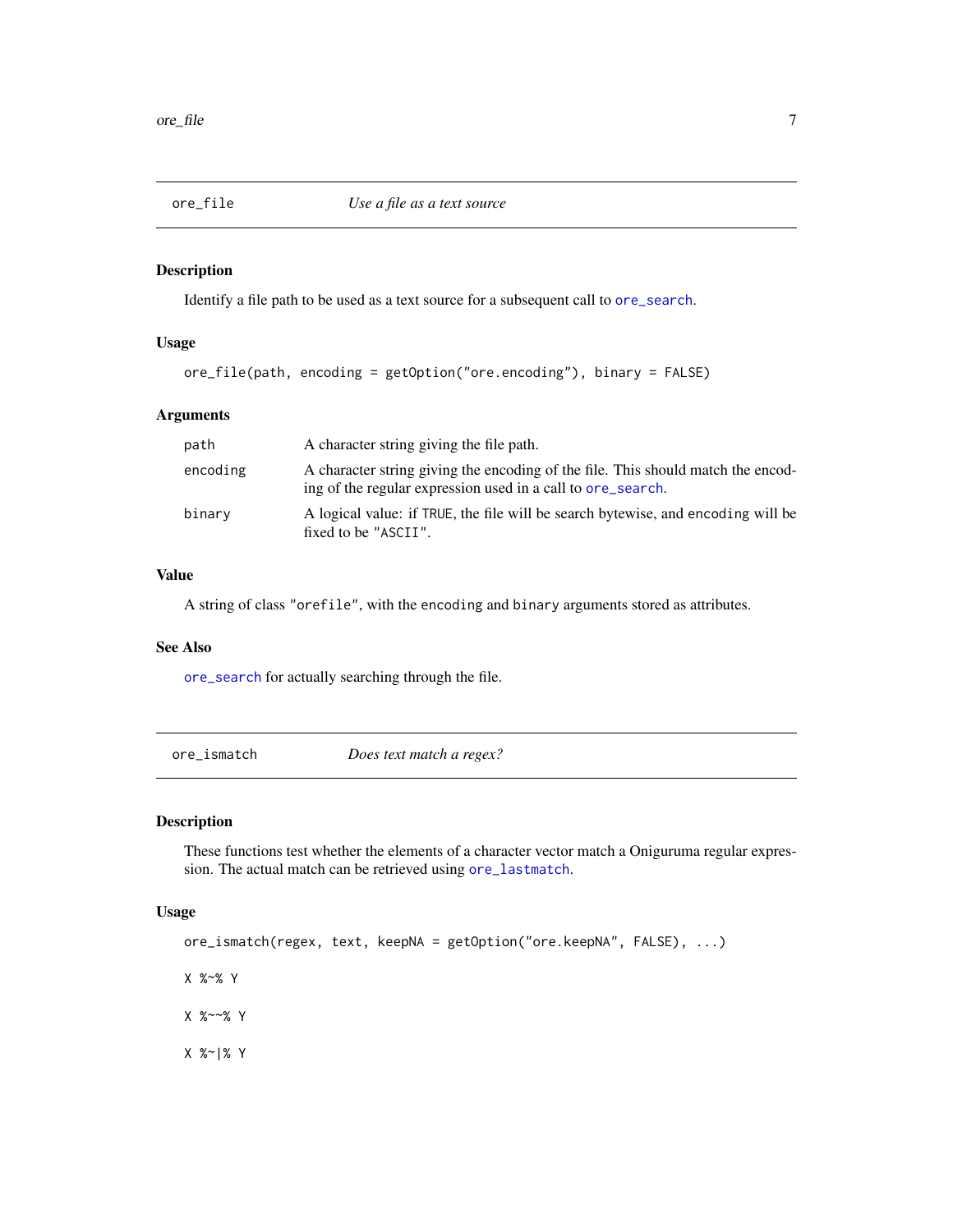#### <span id="page-7-0"></span>**Arguments**

| regex    | A single character string or object of class "ore".                                                 |
|----------|-----------------------------------------------------------------------------------------------------|
| text     | A character vector of strings to search.                                                            |
| keepNA   | If TRUE, NAs will be propagated from text into the return value. Otherwise, they<br>evaluate FALSE. |
| $\cdots$ | Further arguments to ore_search.                                                                    |
| X.       | A character vector or "ore" object. See Details.                                                    |
| γ        | A character vector. See Details.                                                                    |

#### Details

The %~% infix shorthand corresponds to ore\_ismatch(...,all=FALSE), while %~~% corresponds to ore\_ismatch(...,all=TRUE). Either way, the first argument can be an "ore" object, in which case the second is the text to search, or a character vector, in which case the second argument is assumed to contain the regex. The %~|% shorthand returns just those elements of the text vector which match the regular expression.

#### Value

A logical vector, indicating whether elements of text match regex, or not.

#### See Also

[ore\\_search](#page-8-1)

# Examples

```
# Test for the presence of a vowel
ore_ismatch("[aeiou]", c("sky","lake")) # => c(FALSE,TRUE)
```

```
# The same thing, in shorter form
c("sky","lake") %~% "[aeiou]"
```

```
# Same again: the first argument must be an "ore" object this way around
ore("[aeiou]") %~% c("sky","lake")
```
<span id="page-7-1"></span>ore\_lastmatch *Retrieve the last match*

#### **Description**

This function can be used to obtain the "orematch" object, or list, corresponding to the last call to [ore\\_search](#page-8-1). This can be useful after performing a search implicitly, for example with %~%.

#### Usage

```
ore_lastmatch(simplify = TRUE)
```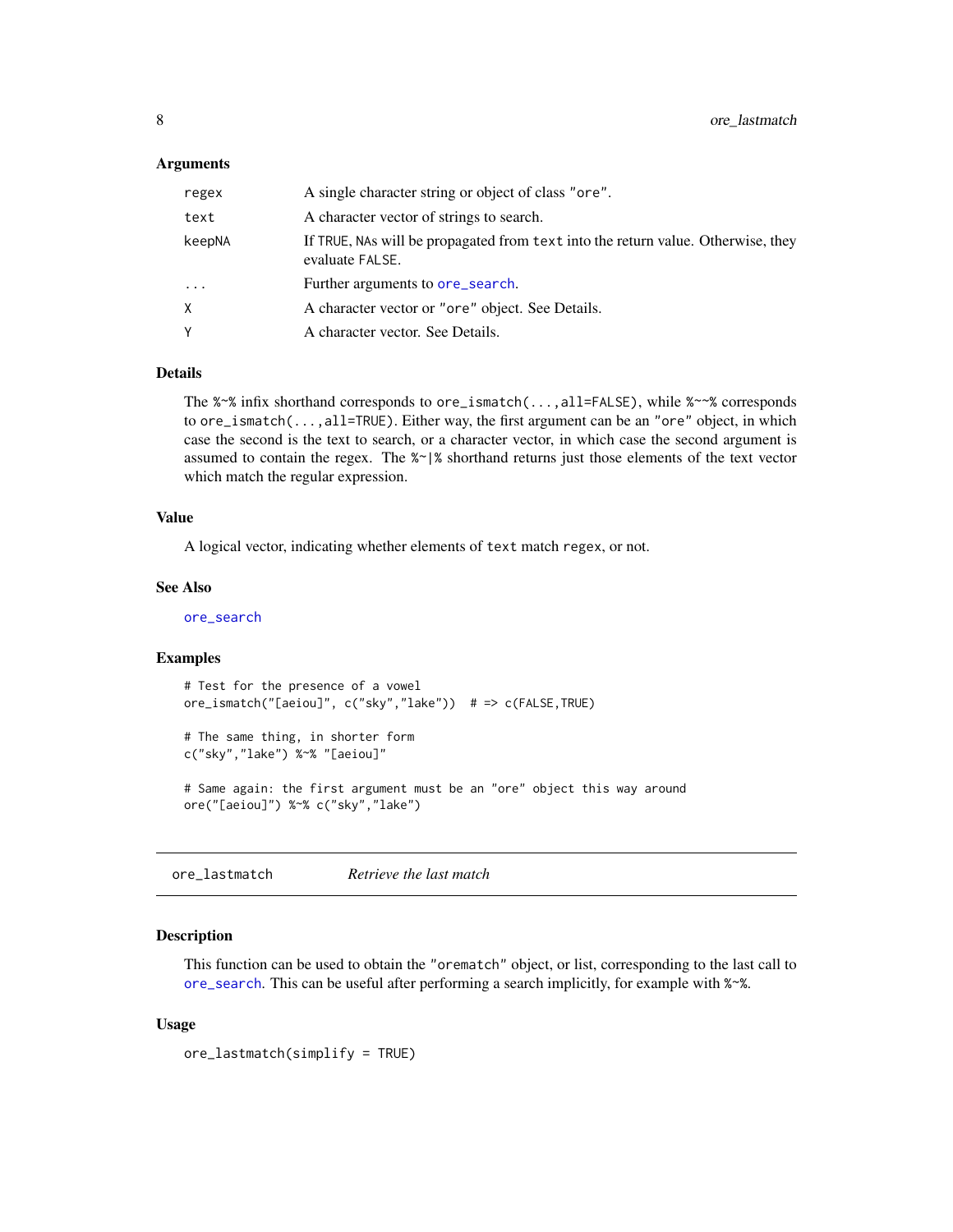# <span id="page-8-0"></span>ore\_search 9

#### **Arguments**

simplify If TRUE and the last match was against a single string, then the "orematch" object will be returned, instead of a list with one element.

#### Value

An "orematch" object or list. See [ore\\_search](#page-8-1) for details.

<span id="page-8-1"></span>

#### Description

Search a character vector, or the content of a file or connection, for one or more matches to an Oniguruma-compatible regular expression. Printing and indexing methods are available for the results. ore\_match is an alias for ore\_search.

#### Usage

```
ore_search(regex, text, all = FALSE, start = 1L, simplify = TRUE,
  incremental = !all)
is_orematch(x)
## S3 method for class 'orematch'
x[j, k, ...]
## S3 method for class 'orematches'
x[i, j, k, ...]
## S3 method for class 'orematch'
print(x, lines = getOption("ore.lines", 0L),
  context = getOption("ore.context", 30L), width = getOption("width", 80L),
  ...)
## S3 method for class 'orematches'
print(x, lines = getOption("ore.lines", 0L), simplify = TRUE, ...)
```

| regex | A single character string or object of class "ore". In the former case, this will<br>first be passed through ore.                                                                                |
|-------|--------------------------------------------------------------------------------------------------------------------------------------------------------------------------------------------------|
| text  | A vector of strings to match against, or a connection, or the result of a call to<br>ore file to search in a file. In the latter case, match offsets will be relative to<br>the file's encoding. |
| all   | If TRUE, then all matches within each element of text will be found. Otherwise,<br>the search will stop at the first match.                                                                      |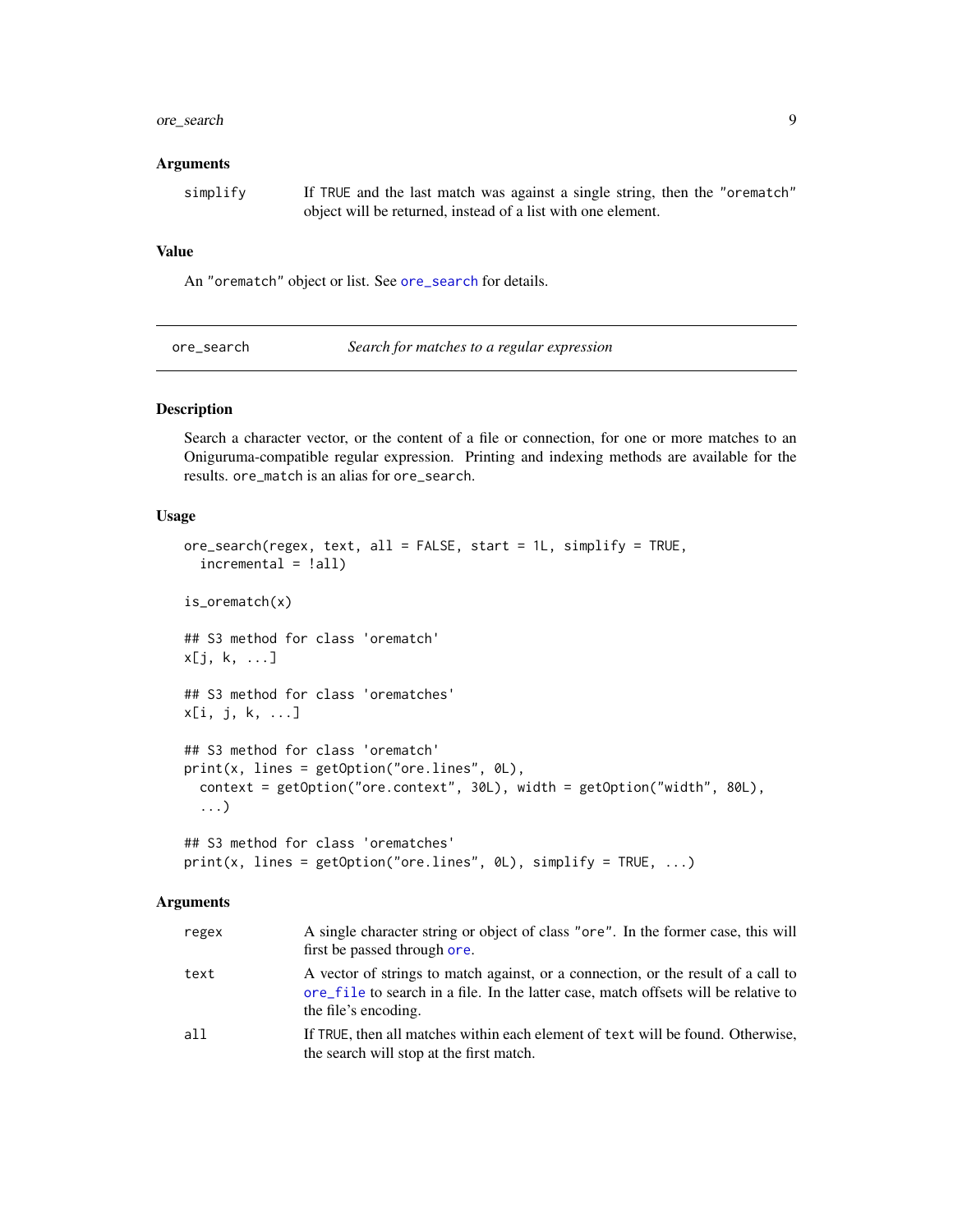| start       | An optional vector of offsets (in characters) at which to start searching. Will be<br>recycled to the length of text.                                                                                                                                                                        |
|-------------|----------------------------------------------------------------------------------------------------------------------------------------------------------------------------------------------------------------------------------------------------------------------------------------------|
| simplify    | If TRUE, an object of class "orematch" will be returned if text is of length<br>1. Otherwise, a list of such objects, with class "orematches", will always be<br>returned. When printing "orematches" objects, this controls whether or not to<br>omit nonmatching elements from the output. |
| incremental | If TRUE and the text argument points to a file, the file is read in increasingly<br>large blocks. This can reduce search time in large files.                                                                                                                                                |
| X           | An R object.                                                                                                                                                                                                                                                                                 |
| j           | For indexing, the match number.                                                                                                                                                                                                                                                              |
| k           | For indexing, the group number.                                                                                                                                                                                                                                                              |
| $\ddots$ .  | For print.orematches, additional arguments to be passed through to print.orematch.                                                                                                                                                                                                           |
| i           | For indexing into an "orematches" object only, the string number.                                                                                                                                                                                                                            |
| lines       | The maximum number of lines to print. The default is zero, meaning no limit.<br>For "orematches" objects this is split evenly between the elements printed.                                                                                                                                  |
| context     | The number of characters of context to include either side of each match.                                                                                                                                                                                                                    |
| width       | The number of characters in each line of printed output.                                                                                                                                                                                                                                     |
|             |                                                                                                                                                                                                                                                                                              |

For ore\_search, an "orematch" object, or a list of the same, each with elements

- text A copy of the text element for the current match, if it was a character vector; otherwise a single string with the content retrieved from the file or connection. If the source was a binary file (from ore\_file(...,binary=TRUE)) then this element will be NULL.
- nMatches The number of matches found.
- offsets The offsets (in characters) of each match.
- byteOffsets The offsets (in bytes) of each match.
- lengths The lengths (in characters) of each match.
- byteLengths The lengths (in bytes) of each match.
- matches The matched substrings.
- groups Equivalent metadata for each parenthesised subgroup in regex, in a series of matrices. If named groups are present in the regex then dimnames will be set appropriately.

For is\_orematch, a logical vector indicating whether the specified object has class "orematch". For extraction with one index, a vector of matched substrings. For extraction with two indices, a vector or matrix of substrings corresponding to captured groups.

#### Note

Only named \*or\* unnamed groups will currently be captured, not both. If there are named groups in the pattern, then unnamed groups will be ignored.

By default the print method uses the crayon package (if it is available) to determine whether or not the R terminal supports colour. Alternatively, colour printing may be forced or disabled by setting the "ore.colour" (or "ore.color") option to a logical value.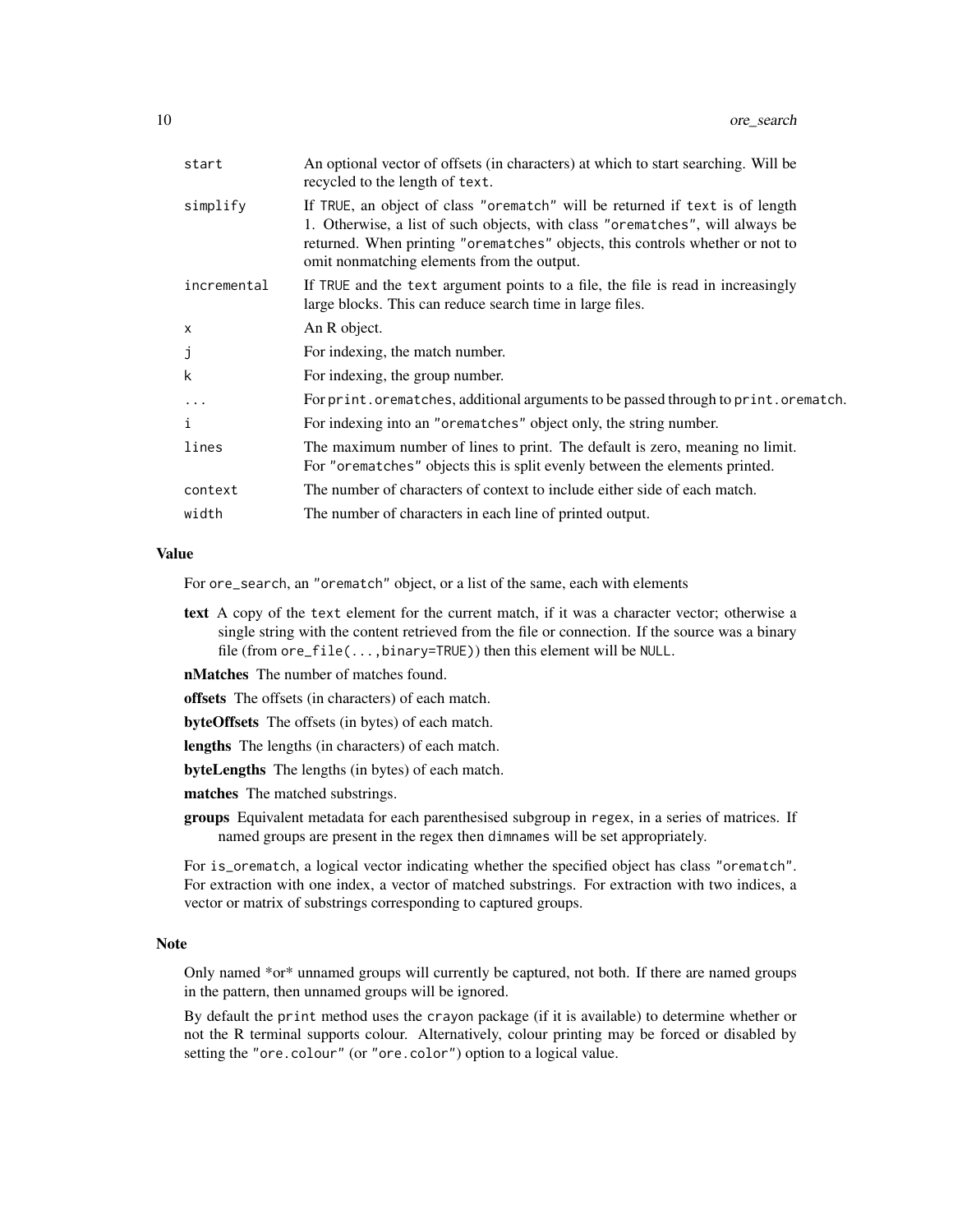#### <span id="page-10-0"></span>ore\_split 11

# See Also

[ore](#page-3-1) for creating regex objects; [matches](#page-2-1) and [groups](#page-2-2) for an alternative to indexing for extracting matching substrings.

### Examples

```
# Pick out pairs of consecutive word characters
match <- ore_search("(\\w)(\\w)", "This is a test", all=TRUE)
# Find the second matched substring ("is", from "This")
match[2]
# Find the content of the second group in the second match ("s")
match[2,2]
```
# ore\_split *Split strings using a regex*

#### Description

This function breaks up the strings provided at regions matching a regular expression, removing those regions from the result. It is analogous to the [strsplit](#page-0-0) function in base R.

### Usage

```
ore_split(regex, text, start = 1L, simplify = TRUE)
```
# Arguments

| regex    | A single character string or object of class "ore". In the former case, this will<br>first be passed through ore.                                        |
|----------|----------------------------------------------------------------------------------------------------------------------------------------------------------|
| text     | A vector of strings to match against.                                                                                                                    |
| start    | An optional vector of offsets (in characters) at which to start searching. Will be<br>recycled to the length of text.                                    |
| simplify | If TRUE, a character vector containing the pieces will be returned if text is of<br>length 1. Otherwise, a list of such objects will always be returned. |

# Value

A character vector or list of substrings.

#### See Also

[ore\\_search](#page-8-1)

#### Examples

```
ore_split("-?\\d+", "I have 2 dogs, 3 cats and 4 hamsters")
```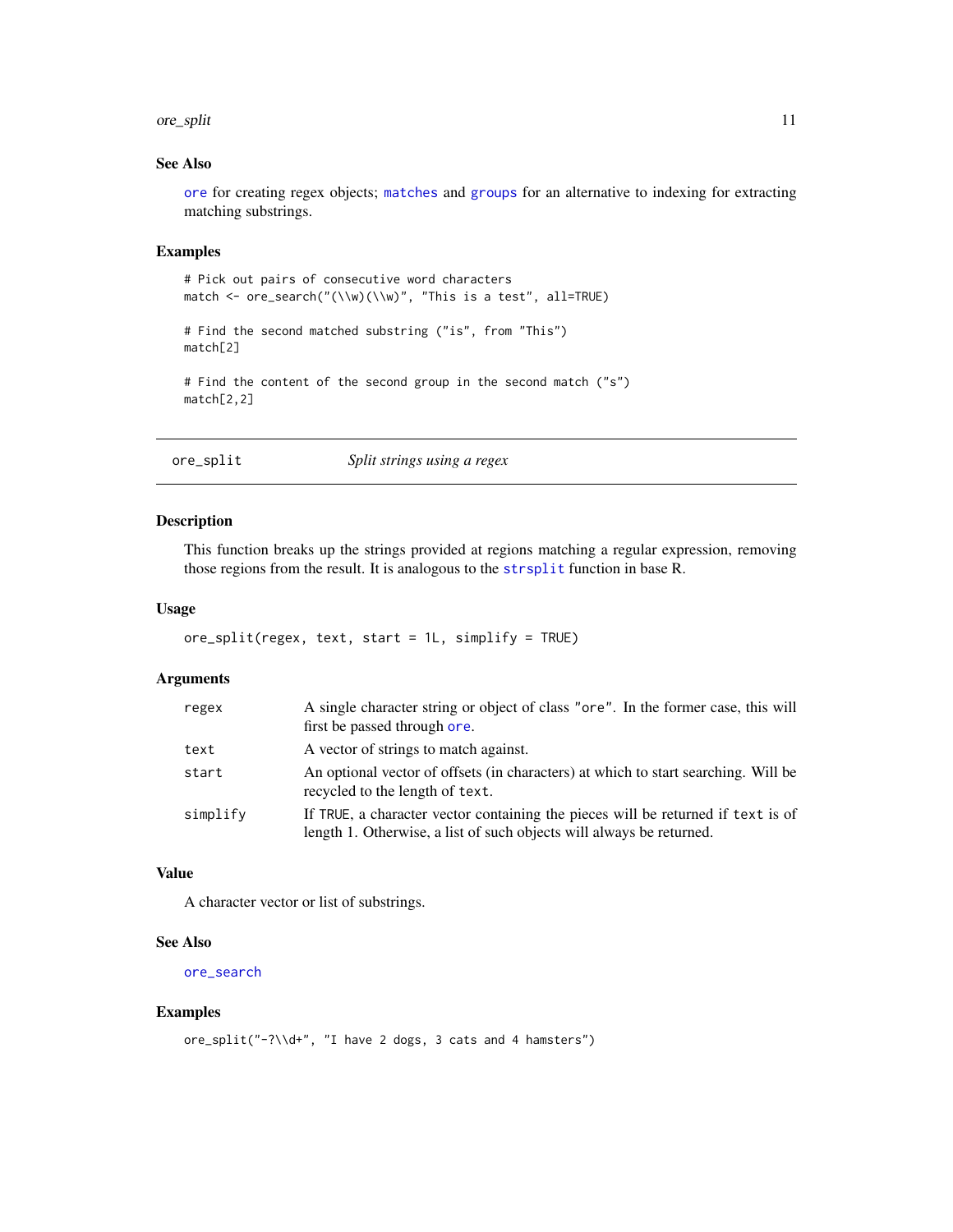#### Description

These functions substitute new text into strings in regions that match a regular expression. The substitutions may be simple text, may include references to matched subgroups, or may be created by an R function.

#### Usage

```
ore_subst(regex, replacement, text, ..., all = FALSE, start = 1L)
ore_repl(regex, replacement, text, ..., all = FALSE, start = 1L,
  simplify = TRUE)
```
# Arguments

| regex       | A single character string or object of class "ore". In the former case, this will<br>first be passed through ore.                                                               |
|-------------|---------------------------------------------------------------------------------------------------------------------------------------------------------------------------------|
| replacement | A character vector, or a function to be applied to the matches.                                                                                                                 |
| text        | A vector of strings to match against.                                                                                                                                           |
| $\ddots$ .  | Further arguments to replacement, if it is a function.                                                                                                                          |
| a11         | If TRUE, then all matches within each element of text will be found. Otherwise,<br>the search will stop at the first match.                                                     |
| start       | An optional vector of offsets (in characters) at which to start searching. Will be<br>recycled to the length of text.                                                           |
| simplify    | For ore_rep1, a character vector of modified strings will be returned if this is<br>TRUE and text is of length 1. Otherwise, a list of such objects will always be<br>returned. |

#### Details

These functions differ in how they are vectorised. ore\_subst vectorises over matches, and returns a vector of the same length as the text argument. If multiple replacements are given then they are applied to matches in turn. ore\_repl vectorises over replacements, replicating the elements of text as needed, and (in general) returns a list the same length as text, whose elements are character vectors each of the same length as replacement (or its return value, if a function). Each string combines the first replacement for each match, the second, and so on.

If replacement is a character vector, its component strings may include back-references to captured substrings. " $\sqrt{8}$ " corresponds to the whole matching substring, " $\sqrt{1}$ " is the first captured group, and so on. Named groups may be referenced as "\\k<name>".

If replacement is a function, then it will be passed as its first argument an object of class "orearg". This is a character vector containing as its elements the matched substrings, and with an attribute containing the matches for parenthesised subgroups, if there are any. A [groups](#page-2-2) method is available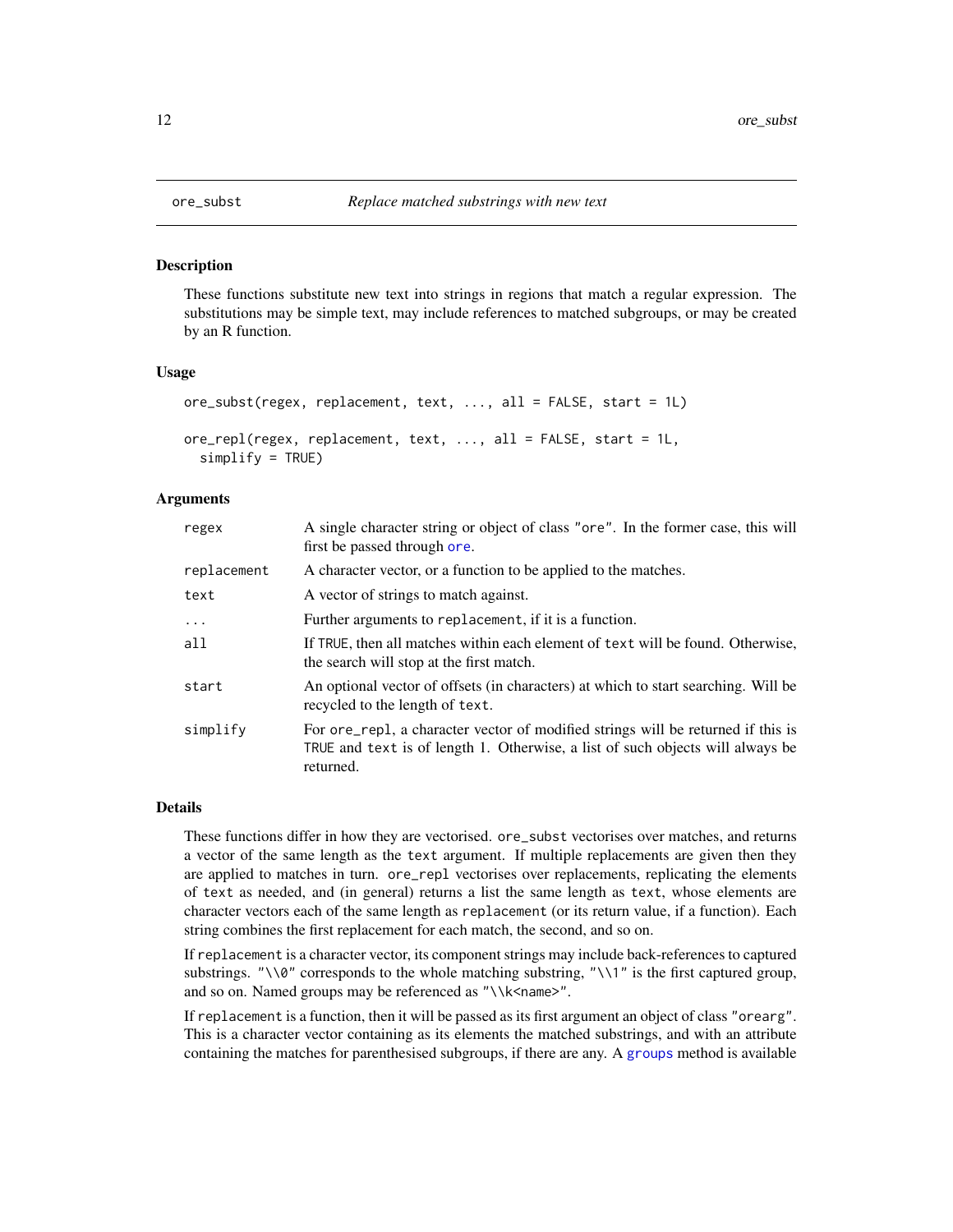# <span id="page-12-0"></span>ore\_switch 13

for this class, so the groups attribute can be easily obtained that way. The substitution function will be called once per element of text by ore\_subst, and once per match by ore\_repl.

#### Value

Versions of text with the substitutions made.

# See Also

[ore\\_search](#page-8-1)

#### Examples

```
# Simple text substitution (produces "no dogs")
ore_subst("\\d+", "no", "2 dogs")
# Back-referenced substitution (produces "22 dogs")
ore_subst("(\\d+)", "\\1\\1", "2 dogs")
# Function-based substitution (produces "4 dogs")
ore_subst("\\d+", function(i) as.numeric(i)^2, "2 dogs")
```
ore\_switch *String multiplexing*

#### Description

This function maps one character vector to another, based on sequential matching to a series of regular expressions. The return value corresponding to each element in the source text is chosen based on the first matching regex: once matched, later options are ignored.

# Usage

```
ore_switch(text, ..., options = "", encoding = getOption("ore.encoding"))
```

| text     | A vector of strings to match against.                                                                                                                                                                                                                                                                                                                     |
|----------|-----------------------------------------------------------------------------------------------------------------------------------------------------------------------------------------------------------------------------------------------------------------------------------------------------------------------------------------------------------|
| $\cdots$ | One or more string arguments specifying a possible return value. These are gen-<br>erally named with a regex, and the string is only used for a given text element if<br>the regex matches (and no previous one matched). These strings may reference<br>captured groups. Unnamed arguments match unconditionally, and will always<br>be taken literally. |
| options  | A string composed of characters indicating variations on the usual interpretation<br>of the regex. These may currently include "i" for case-insensitive matching, and<br>"m" for multiline matching (in which case "." matches the newline character).                                                                                                    |
| encoding | A string specifying the encoding that matching will take place in. The default is<br>given by the "ore encoding" option, which is usually set automatically from<br>the current locale when the package is loaded, but can be modified if needed.                                                                                                         |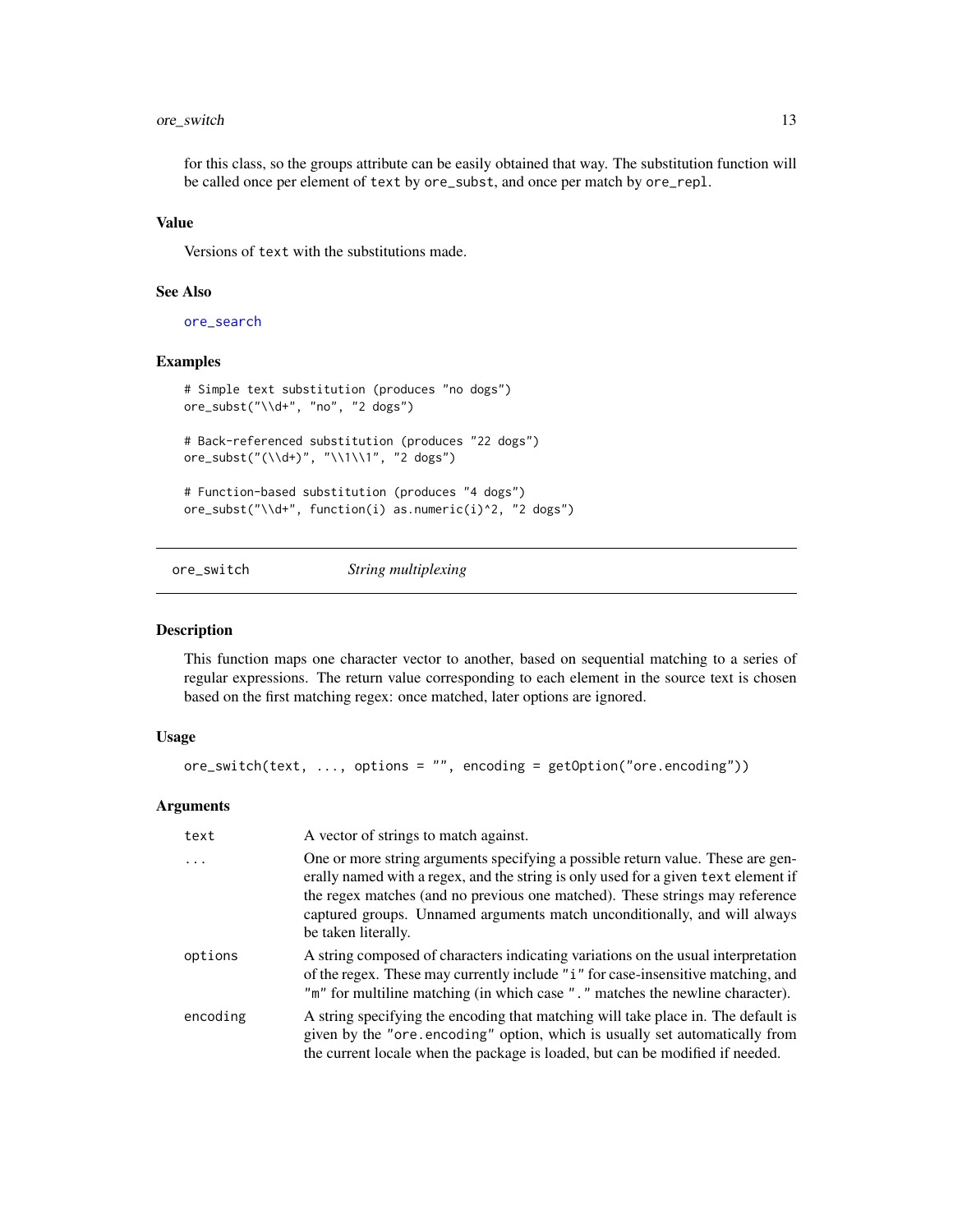<span id="page-13-0"></span>A character vector of the same length as text, containing the multiplexed strings. If none of the regexes matched, the corresponding element will be NA.

# See Also

[ore\\_subst](#page-11-1) for details of back-reference syntax.

# Examples

```
# Extract digits where present; otherwise return zero
ore_switch(c("2 dogs","no dogs"), "\\d+"="\\0", "0")
```